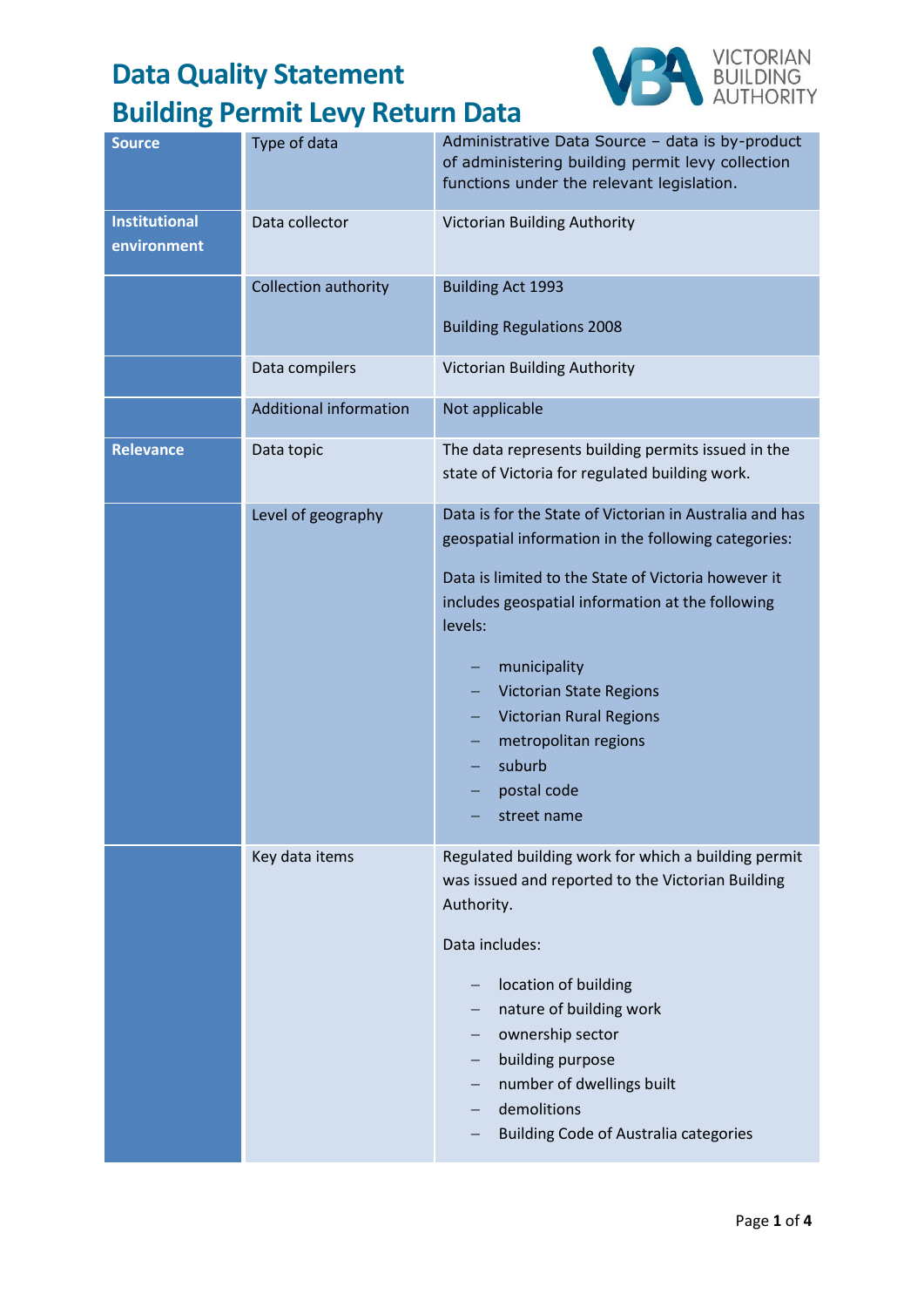

|                   | Numerator/denominator<br>source | Not applicable                                                                                                                                                                                    |
|-------------------|---------------------------------|---------------------------------------------------------------------------------------------------------------------------------------------------------------------------------------------------|
|                   | <b>Additional information</b>   | Refer to the Key for standard classifications.                                                                                                                                                    |
| <b>Timeliness</b> | Data collected                  | Data is collected and compiled on a monthly basis by<br>the VBA. However, building surveyors collect the<br>underlying data and issue building permits as part of<br>their day to day activities. |
|                   | Data available                  | The data is available four weeks after collection.                                                                                                                                                |
|                   | Reference period                | The reference period is described in the name of<br>each dataset.                                                                                                                                 |
|                   | Additional information:         | From time to time the VBA may make historical<br>adjustments to the data if additional information<br>becomes available.                                                                          |
|                   |                                 | This can occur when a building surveyor provides<br>their data after the monthly due date or when<br>lodged data is changed in later lodgements.                                                  |
|                   |                                 | Generally; these do not have a material effect.                                                                                                                                                   |
| <b>Accuracy</b>   | Method of collection            | Data is collected by building surveyors when issuing<br>building permits for regulated building work in<br>Victoria.                                                                              |
|                   |                                 | Building surveyors forward the data to the VBA on a<br>monthly basis.                                                                                                                             |
|                   |                                 | It is a self-reporting system and the quality of the<br>data is dependent on the individual building<br>surveyors.                                                                                |
|                   | Data adjustments                | The data provided has had certain detail redacted to<br>protect the privacy of individuals.                                                                                                       |
|                   | Sample size                     | Relevant legislation requires that 100 per cent of all<br>building permits for the relevant period are reported<br>to the VBA.                                                                    |
|                   | <b>Collection size</b>          | The size is dependent on building activity.<br>In practice not all building surveyors lodge their<br>building permit activity by the due date of any given                                        |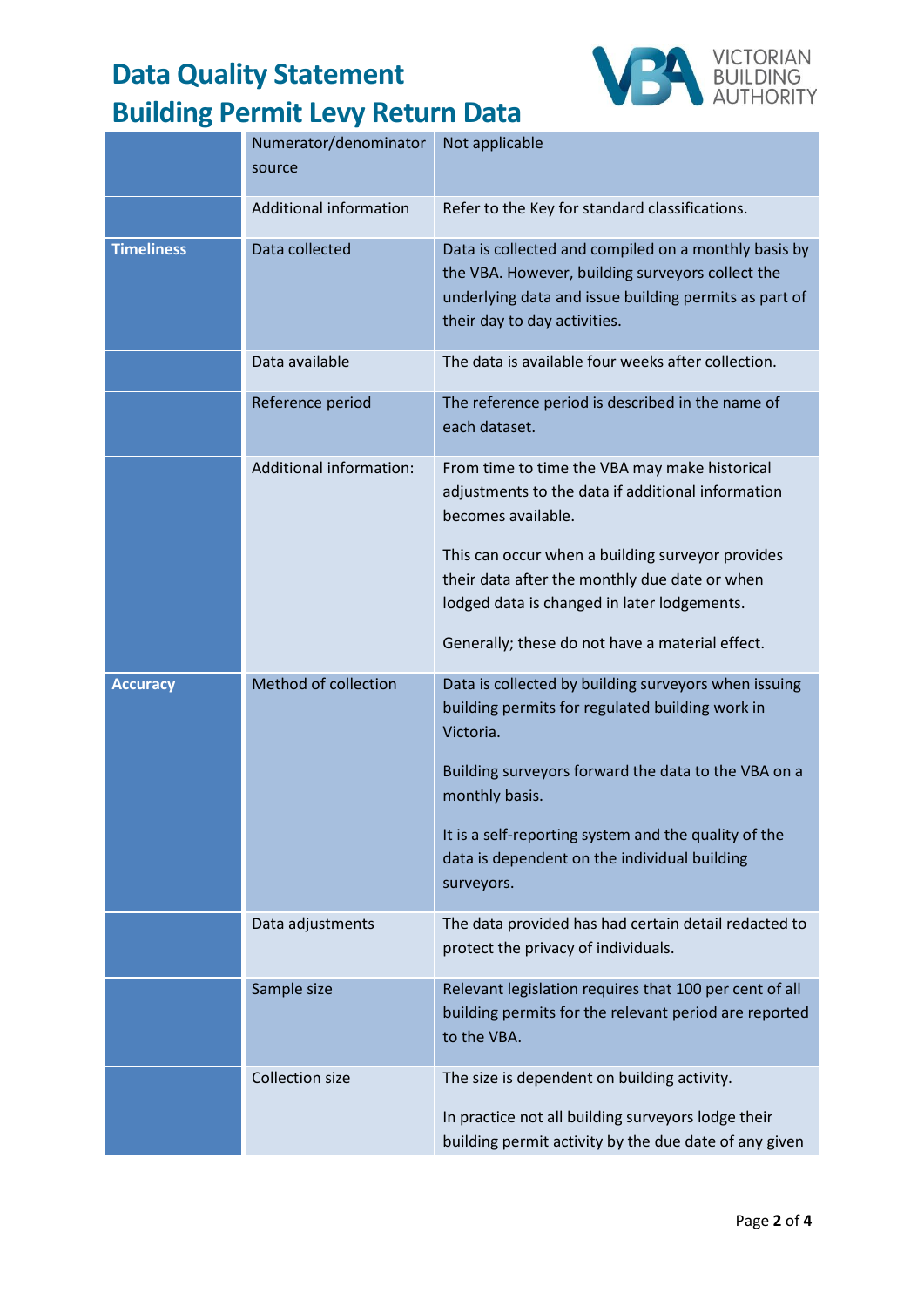

|                         |                                 | period.                                                                                                                                                     |
|-------------------------|---------------------------------|-------------------------------------------------------------------------------------------------------------------------------------------------------------|
|                         | <b>Standard errors</b>          |                                                                                                                                                             |
|                         | <b>Under counts</b>             | There are no known issues with statistical under<br>counting.                                                                                               |
|                         | Over counts                     | There are no known issues with statistical over<br>counting.                                                                                                |
|                         | Additional information          | A number of fields are manually checked by data<br>officers to determine whether there are any input or<br>accuracy errors.                                 |
| <b>Coherence</b>        | Consistency over time           | There have been no changes to the underlying data<br>collection since 2009.                                                                                 |
|                         |                                 | Data prior to this date is transitional and may not<br>include all building permits for the relevant period.                                                |
|                         | Consistency of<br>jurisdictions | The ABS reports on building approvals at the<br>Australian State, Territory and LGA level.                                                                  |
|                         |                                 | There are no other direct sources for Victorian<br>building permit activity other than the VBA data.                                                        |
|                         | Numerator/denominator           | Not applicable                                                                                                                                              |
|                         | Time series                     | The time series is consistent from 1 July 2008. Data<br>before this date is transitional and does not reflect<br>all building permit activity for Victoria. |
|                         |                                 | Due to technical limitations at the time of publishing<br>data is available by calendar years:                                                              |
|                         |                                 | 2008<br>2009                                                                                                                                                |
|                         |                                 | 2010<br>2011                                                                                                                                                |
|                         |                                 | 2012<br>2013                                                                                                                                                |
|                         |                                 | 2014                                                                                                                                                        |
|                         | <b>Additional information</b>   | Not applicable                                                                                                                                              |
| <b>Interpretability</b> | Context                         | Not applicable                                                                                                                                              |